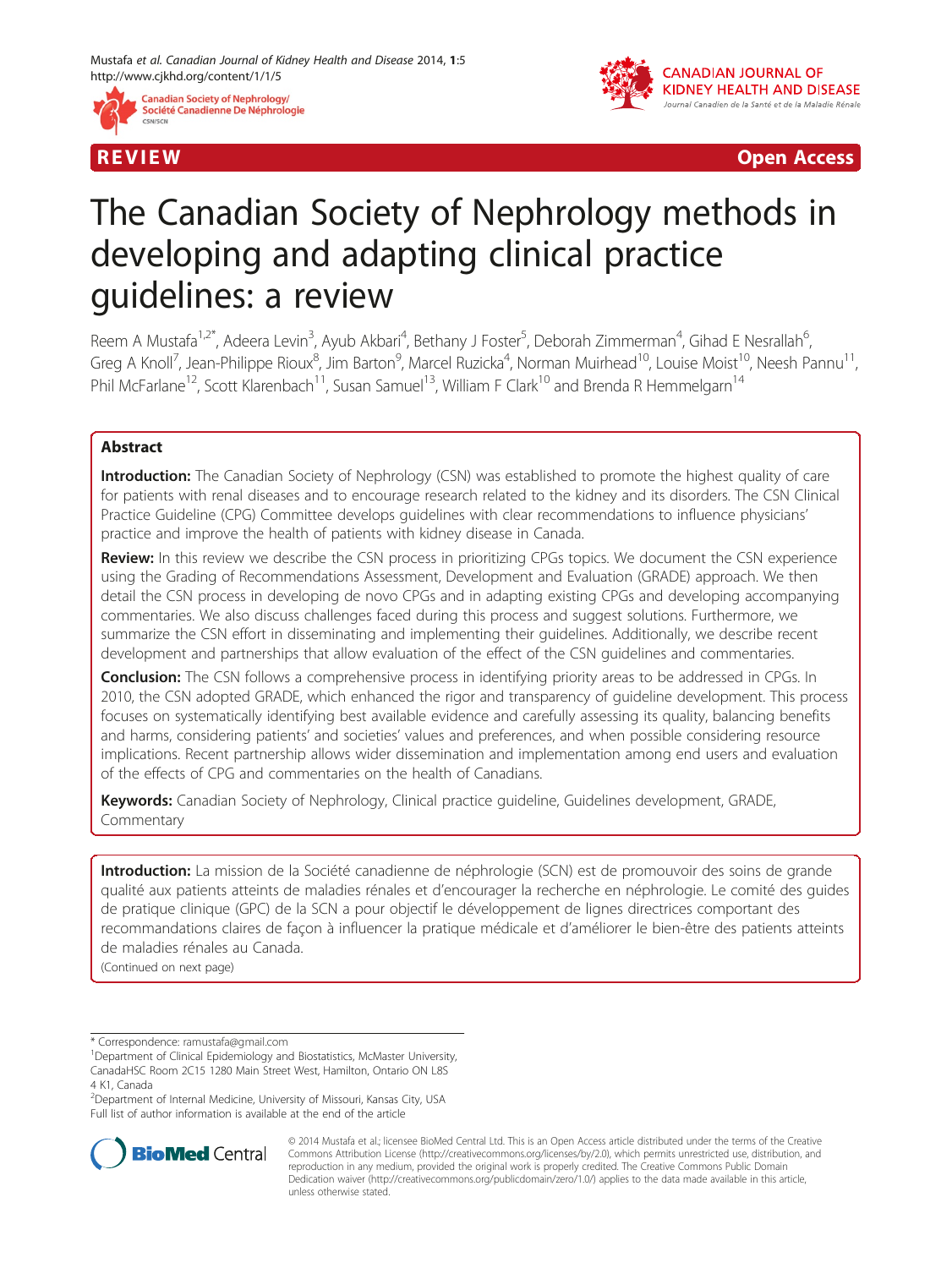#### (Continued from previous page)

Revue: Dans cette publication, nous décrivons l'approche utilisée par la SCN dans la priorisation des différents sujets abordés dans les GPC. Nous abordons l'expérience de la SCN avec l'utilisation de l'approche GRADE (Grading of Recommendations Assessment, Development, and Evaluation). Nous détaillons également le processus utilisé par la SCN dans le développement de nouveaux GPC et dans la modification des GPC existants. Nous discutons des difficultés rencontrées lors de ce processus tout en suggérant des solutions. Nous résumons les efforts encourus par la SCN pour la diffusion et l'application des lignes directrices. Finalement, nous décrivons les récentes collaborations de la SCN permettant l'évaluation de l'impact des lignes directrices de la SCN.

Conclusion: La SCN suit un processus rigoureux dans l'identification des priorités à aborder dans les GPC. Depuis 2010, la SCN a décidé d'adopter l'approche GRADE pour faire preuve de plus de rigueur et de transparence dans l'élaboration de lignes directrices. Cette approche consiste à identifier toutes les évidences en étudiant leur qualité, en mesurant les risques et les bénéfices, en considérant les valeurs et les préférences pour les patients ainsi que la société et en tenant compte des ressources disponibles. Le partenariat permet une plus grande diffusion des guides de pratique et une évaluation des effets des GPC sur la santé des canadiens.

## Introduction

The Canadian Society of Nephrology (CSN) mission includes promoting the highest quality of care for patients with renal diseases and encouraging research related to the kidney and its disorders. The Clinical Practice Guidelines (CPG) Committee is one of five subcommittees of the CSN, with a mandate to develop CPG with clear recommendations for CSN members [[1](#page-6-0)]. Broadly speaking, CPGs are systematically developed statements to assist practitioners and patients in reaching optimal health care decisions. Their purpose is to "make explicit recommendations with a definite intent to influence clinical practice" [\[2](#page-6-0)]. Properly developed CPGs assimilate and translate the abundance of evidence published on a daily basis into recommendations. In doing so, CPGs aim to reduce the use of unnecessary or harmful interventions, and facilitate the treatment of patients to achieve maximum benefit and minimum harm at an acceptable cost. CPGs are not meant to replace, but rather augment, sound medical decision making which takes into account critical elements relevant to patient care including patients' values and preferences and clinician experience.

The primary objective of the CSN CPG Committee is to develop de novo guidelines for CSN members to improve the health of patients with kidney disease in Canada. High quality CPG development requires considerable resources. While the CSN continues to develop de novo guidelines, collaboration with, and adaptation of, guidelines produced by other relevant organizations including Kidney Disease Improving Global Outcomes (KDIGO), has also been identified as a priority by the CSN membership. To this end the CPG committee has developed principles and a process for the two main activities of the Committee: 1) the development of de novo guidelines, and 2) the adaptation of existing guidelines through a review and written commentary.

The CPG Committee is guided by Terms of Reference that outline roles and responsibilities of the Chair and Members. The Chair is appointed by the CSN President for a 4-year term, and also serves as a member of the CSN Council. Consideration for the CPG committee composition includes representation from other relevant CSN subcommittees, representatives from pediatrics, transplantation and those with expertise in guideline development. As the provision of renal health care services occurs at the provincial level, and in some instances the regional level, consideration of geographic representation on the CPG Committee as well as workgroups in charge of developing de novo CPG and commentaries is also important. All members are required to disclose potential conflicts of interest, including members involved in the working groups for developing de novo CPGs as well as commentaries on existing guidelines. The conflict of interest disclosures are published along with the manuscripts.

In this review we describe the CSN process of adapting existing CPG and developing accompanying commentaries, and document the CSN process and experience of creating de novo CPG using the Grading of Recommendations Assessment, Development and Evaluation (GRADE) approach [\[3](#page-6-0)].

#### Review

#### Prioritizing topics for guideline development – response from the nephrology community

Surveys of the CSN membership (approximately 460 individuals) were undertaken in 2009 and 2013 to get members' input on the need for guidelines to be produced by the CSN, and the focus of future guidelines. The survey was sent via email to members using Fuildsurveys, and included a combination of multiple choice and open ended questions. In the 2009 survey, 84% of respondents felt that the CSN should continue to produce guidelines, with the majority (72%) indicating that the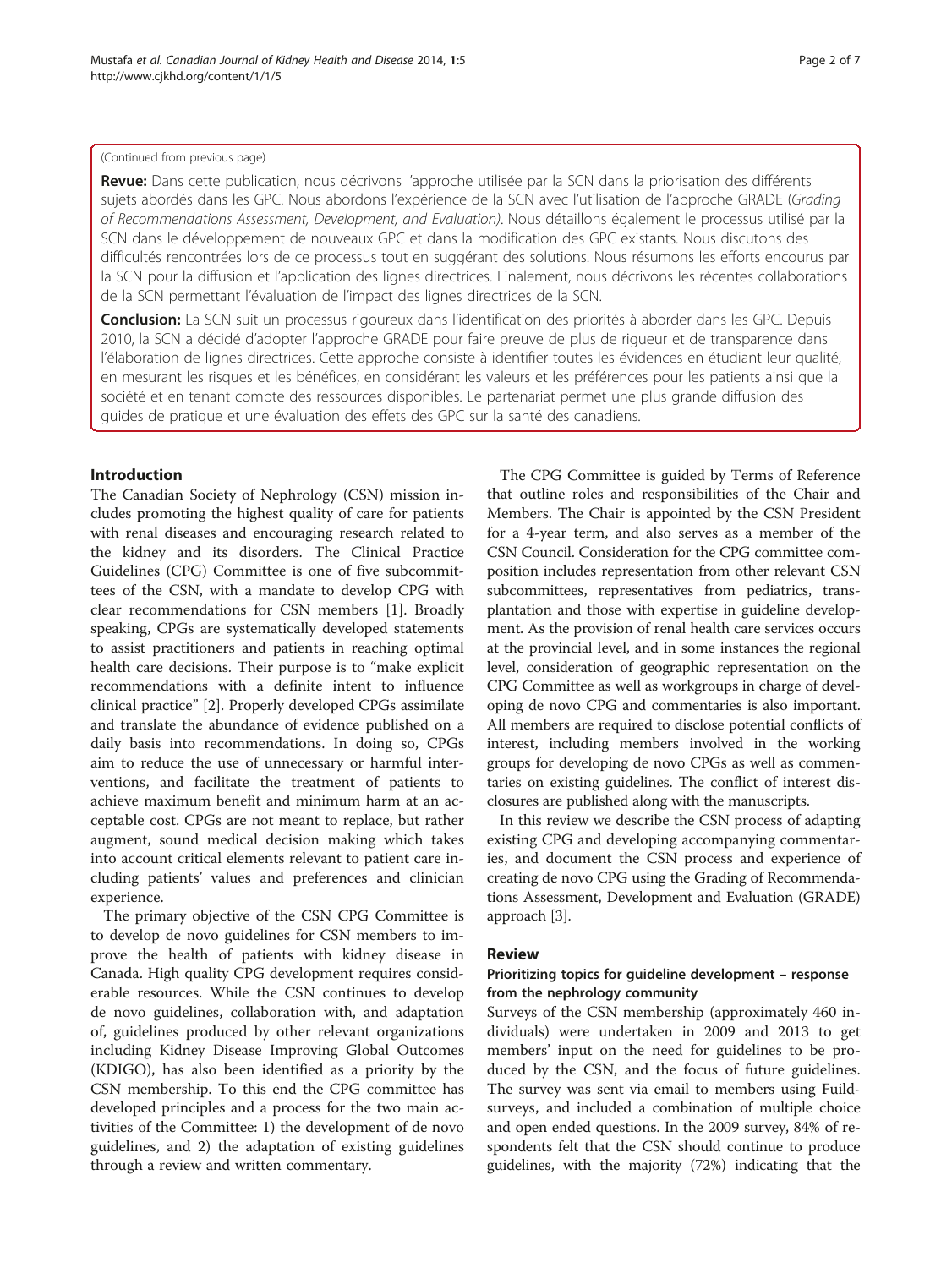CSN should not duplicate guidelines produced by other organizations such as KDIGO. A CPG for the management of intensive hemodialysis was identified as a priority topic area with the 2009 survey, and has since been completed [[4](#page-6-0)]. The 2013 survey also elicited membership priority for future guideline development, with the following three top ranked topics: Management of failing kidney transplant patients transitioning to dialysis; management of central venous catheters in hemodialysis, and monitoring and maintenance of arterio-venous access patency. Based on the results of this survey, and consensus from the CPG Committee, the next CSN CPG topic to be produced will be "Management of failing kidney transplant patients transitioning to dialysis". Although there are limitations to the use of these survey methods to elicit priorities for guideline topics, we did obtain a high response rate and obtained input from across Canada. The CSN CPG Committee will continue to obtain input from the Canadian nephrology community in the future to prioritize guideline development.

## Factors considered when developing or commenting on recommendations

In general the CSN CPGs and Commentaries focus on the effect of an intervention (treatment, performing tests or management strategy) on clinical outcomes that are important to patients (e.g. survival, quality of life, major bleeding) and not on surrogate outcomes (e.g. change in laboratory value or radiologic finding). The CSN CPG developers and Commentary writers are cautious not to draw strong conclusions if an intervention has not been shown to influence important patient outcomes. Since the CSN has adopted the GRADE process its CPGs and Commentaries have been guided by a systematic and transparent "Evidence-to-Recommendations" framework; that includes the following factors: 1) emphasis on available evidence and its quality; 2) balance of benefits and harms; 3) patients' and societies' values and preferences and 4) resource implications and feasibility considerations. The quality of the body of evidence is an important consideration as it refers to the confidence guideline developers can place in the available evidence. In other words, the guideline panel confidence that an additional body of evidence addressing the same question is unlikely to change what we already know. Patients' and societies' values and preferences are another critical factor that is considered in CSN CPGs and commentaries, with a focus on the specific values in the Canadian context. Where possible resource, feasibility, and cost considerations (from a Canadian perspective), are included, such as the use of Canadian micro-costing data to show resource implications of a recommendation in the Canadian healthcare setting (CSN timing the initiation of chronic dialysis CPG [\[5](#page-6-0)]).

## The CSN experience developing clinical practice guidelines

The CSN has developed multiple CPGs since it was established. The CSN process to develop CPGs since adopting GRADE include the following steps:

- Priority setting to determine CPG topics.<br>• Choose CPG chair/s and establish the wo
- Choose CPG chair/s and establish the working group with representatives from different specialties (e.g. adult and pediatric nephrologists, primary care providers and family physicians, endocrinologists etc.), allied health (e.g. pharmacists, nurses, dietitians etc.), different practice settings (e.g. academic, community, rural etc.) and different geographical and provincial areas. Methodological and guideline development expertise are also considerations when composing CPG working groups.
- Establish CPG development processes and means of communications with clear deadlines for each step.
- Identify target audience and specific topics selection including a focus on treatment vs. diagnosis or a specific population
- Involve end users and stakeholders. This has become a focus for the CSN to ensure CPGs meet the needs of users by developing productive and effective partnerships.
- Generate and select specific answerable questions using PICO format (Patient, intervention, comparison and Outcomes) when appropriate.
- Select outcomes and intervention that are important to patients.
- Conduct a systematic search for relevant evidence including registries of trials and contacting authors of unpublished results that may inform the guidelines.
- Summarize the body of evidence and generate additional information. For example, in the intensive hemodialysis CPG, we surveyed programs to systematically collect information about their experience with the use of "closed connector" devices in patients using a central venous catheter as their access due to paucity of published data. Summarizing the evidence is done using GRADE summary tables (GRADE Evidence Profiles) that can be produced using the Guideline Development Tool [[6\]](#page-6-0) ([http://www.guidelinedevelopment.org\)](http://www.guidelinedevelopment.org/) (formerly called GRADEpro).
- Critically appraise the evidence and its quality, strength or certainty.
- Develop recommendations and determine their strengths. Developing recommendations involves the use of a structured framework that ensures a transparent and systematic process. In GRADE there are two strengths of recommendations; strong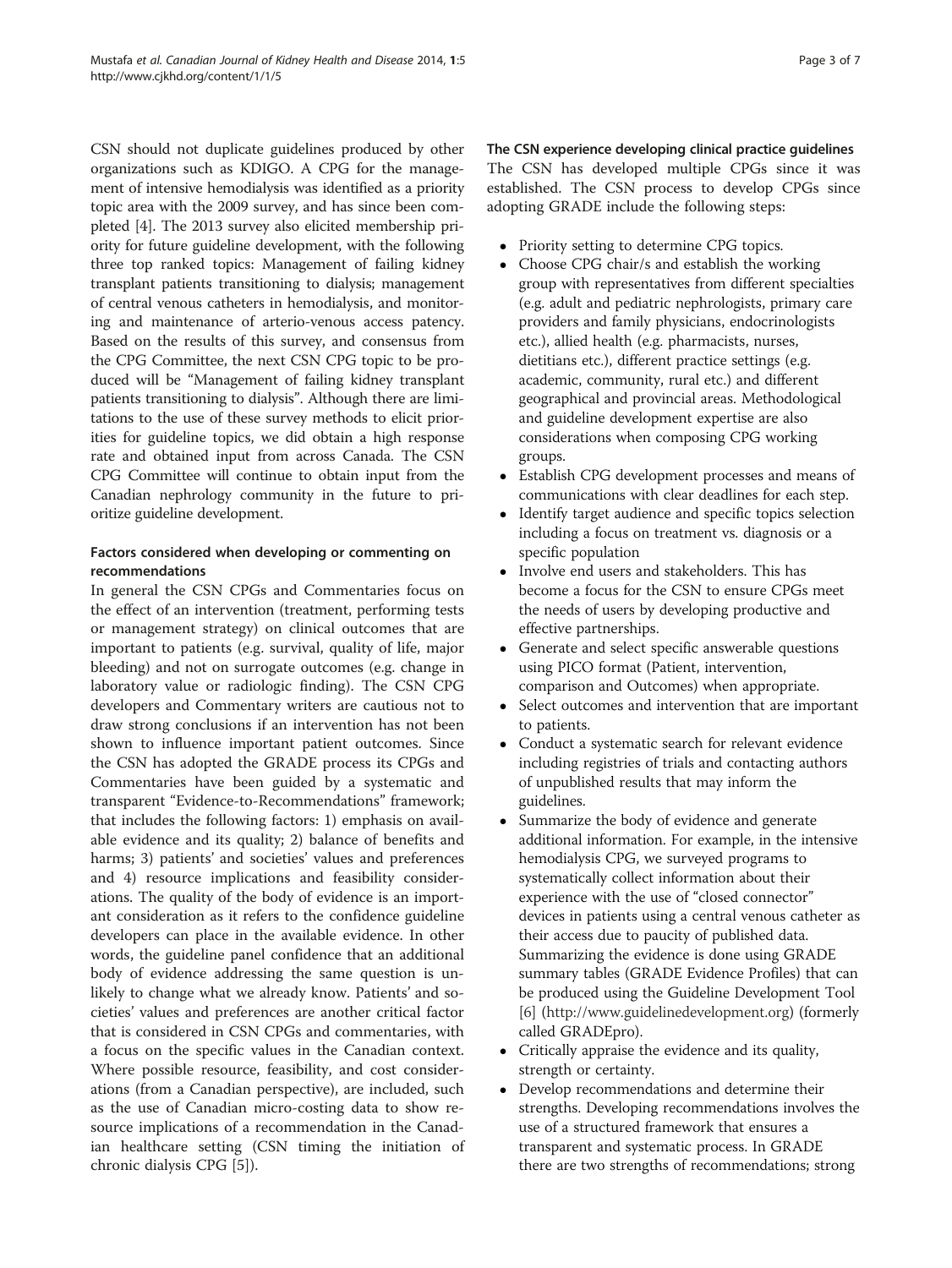or weak/conditional. Each recommendation can be for or against the intervention under question and can be a strong or weak/conditional recommendation. Determining the strength of the recommendations refers to judgments about how confident a guideline panel is that the implementation of a recommendation exerts more desirable than undesirable consequences. Table 1 summarises the implications of the different strengths of recommendations to different end users.

- Finalize wording of recommendations and the remarks/explanations that are required to clarify issues for end-users.
- Peer review. Similar to the CSN commentaries, external peer review with up to three experts in the field is conducted, with revisions as required.
- Disseminating, implementing and evaluating the effects of the CPG. Details about this are described in a later section in this review.
- Update a clear plan for updating is outlined in each CPG.

CSN adheres to international standards in guideline development methods including the AGREE tool and the Institute of Medicine trustworthy guidelines standards [[7,8\]](#page-6-0). CSN methods are also in line with a recent publication by leaders in the GRADE working group summarizing a comprehensive checklist for a successful guideline enterprise [[9](#page-6-0)].

## The CSN process for adapting existing clinical practice guidelines

Multiple international organizations develop nephrology guidelines. For example, KDIGO is a global guideline organization, with a goal to develop guidelines in every major area of kidney disease [\[10](#page-6-0)], from an international perspective. Since its inception in 2003, KDIGO has completed nine comprehensive guidelines. Given the time and resources required in rigorous guideline development, the CSN CPG has focused on collaboration with and adaptation of existing international guidelines like KDIGO, to avoid duplication in effort and to consolidate guideline development. An overview of the

Commentaries published and under development is provided in Table [2.](#page-4-0) To maintain methodological rigor, the CSN CPG subcommittee has developed standards for adapting existing guidelines. Reviews and written commentaries of existing CPG include the following steps:

- A working group is established consisting of a Chair and co-Chair, appointed by the CSN CPG Committee. A multidisciplinary working group is then formed with invitation to the general CSN membership, as well as invitations to members with known expertise and experience in the topic. The composition varies depending on the guideline, but in general includes nephrologists (adult and pediatric) with clinical and content expertise, relevant physician specialty groups (such as endocrinology, primary care etc.) and members of the allied health community (pharmacists, nursing, dieticians etc.), with consideration for geographical representation across Canada.
- The working group identifies recommendations that require further exposition. Examples of the recommendation that are relevant for interpretation and application may include "challenging" the evidence on which recommendations are based, consideration of resource constraints (frequently excluded from guideline development), and consideration of factors specific to funding and delivery of health care in Canada. A discussion of the "Implications for Canadian Health Care" is created for each identified recommendation. Additionally, recommendations that can be the basis for targeted knowledge translation activities relevant to the local, regional and national context are highlighted.
- Existing guidelines are assessed using the Appraisal of Guidelines Research and Evaluation (AGREE II) [[7\]](#page-6-0) instrument as a framework for assessing their quality. Where applicable, guidelines produced by KDIGO may also undergo the application of the ADAPTE process [[18](#page-6-0)], which further considers cultural and organizational contexts. Adaptation of international guidelines considers key questions including variation in: need (prevalence, baseline risk or pre-test probability of health status);

| Table 1 Implications to strong and weak/conditional recommendations to different end-users |  |
|--------------------------------------------------------------------------------------------|--|
|--------------------------------------------------------------------------------------------|--|

| <b>End-Users</b> | <b>Strong recommendations</b>                                                                                      | <b>Weak/Conditional recommendations</b>                                                                                                      |  |
|------------------|--------------------------------------------------------------------------------------------------------------------|----------------------------------------------------------------------------------------------------------------------------------------------|--|
| Patients         | Most people in this situation would want the recommended<br>course of action and only a small proportion would not | The majority of people in this situation would want the<br>recommended course of action, but many would not                                  |  |
| Clinicians       | Most patients should receive the recommended course<br>of action                                                   | Be more prepared to help patients to make a decision that is<br>consistent with their own values/decision aids and shared<br>decision making |  |
| Policy makers    | The recommendation can be adapted as a policy in<br>most situations                                                | There is a need for substantial debate and involvement<br>of stakeholders                                                                    |  |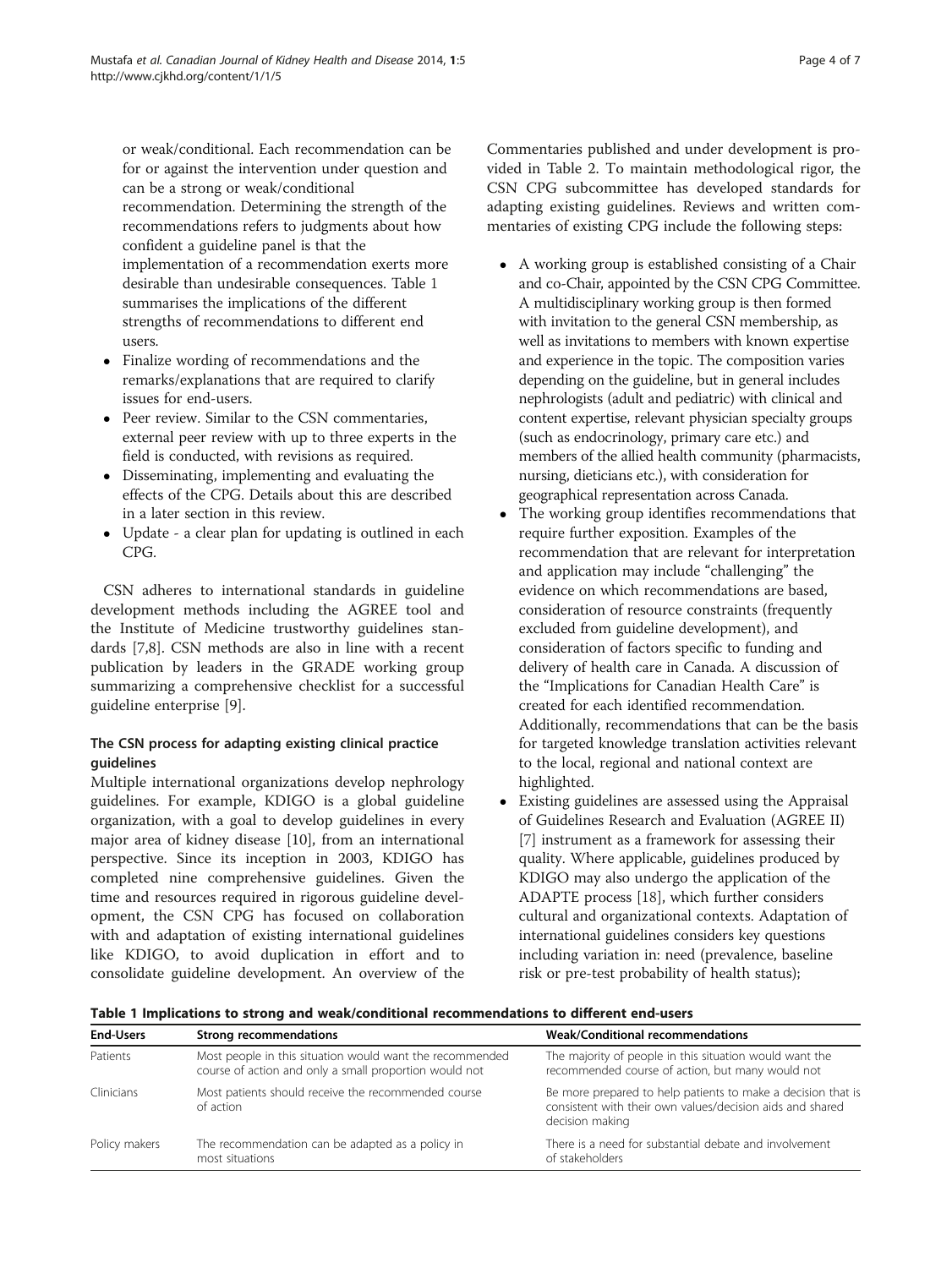| Date (Ref)     | Commentary                                                                                                                                                                        | <b>Status</b> |
|----------------|-----------------------------------------------------------------------------------------------------------------------------------------------------------------------------------|---------------|
| AJKD 2010 [11] | Canadian Society of Transplantation and Canadian Society of Nephrology on the 2009 KDIGO<br>Clinical Practice Guideline for the Care of Kidney Transplant Recipients              | Published     |
| AJKD 2010 [12] | Canadian Society of Nephrology Commentary on the 2009 KDIGO Clinical Practice Guideline<br>for the Diagnosis, Evaluation and Treatment of CKD-Mineral and Bone Disorder (CKD-MBD) | Published     |
| AJKD 2013 [13] | Canadian Society of Nephrology Commentary on the 2012 KDIGO Clinical Practice Guideline<br>for Acute Kidney Injury                                                                | Published     |
| AJKD 2013 [14] | Canadian Society of Nephrology Commentary on the 2012 KDIGO Clinical Practice Guideline for<br>Anemia in CKD                                                                      | Published     |
| AJKD 2014 [15] | Canadian Society of Nephrology Commentary on the 2012 KDIGO Clinical Practice<br>Guideline for Management of BP in Chronic Kidney Disease                                         | In press      |
| AJKD 2014 [16] | Canadian Society of Nephrology Commentary on the 2012 KDIGO Clinical Practice Guidelines<br>for Glomerulonephritis: Management of Glomerulonephritis in Adults                    | In press      |
| AJKD 2014 [17] | Canadian Society of Nephrology Commentary on the 2012 KDIGO Clinical Practice Guidelines for<br>Glomerulonephritis: Management of Nephrotic Syndrome in Children                  | In press      |

<span id="page-4-0"></span>Table 2 Canadian society of nephrology commentaries on kdigo clinical practice guidelines

directness of the evidence to the local setting, availability of resources and variability in costs; and relative values that patients and societies place on the main benefits and downsides that might lead to different decisions.

- The CSN CPG arranges peer review of the commentary with up to three experts in the field, following which the working group undertakes revisions based on reviewer comments.
- Dissemination and implementation of the Commentaries are as outlined in a later section, including publication in a nephrology journal.

Developing recommendations and applying grade when evidence quality (confidence in the effect estimates) is low Some may argue that in certain situations CPGs should not be developed either due to the lack of high quality evidence, or even when high quality evidence exists, when there is close balance between benefits and harms and lack of clear evidence about patients' values in relations to these benefits or harms. Although guidance is typically more needed when evidence is of low quality, some are concerned that developing recommendations may be misconceived as indorsing this low quality evidence. Hence, outlining the quality of evidence when it is poor is crucial to prevent the promotion of false confidence regarding the best management strategies.

It is generally well recognized that nephrology lags behind other medical sub-specialties in the availability of clinical trials to inform decision making, and hence guidelines. The use of the GRADE process is particularly beneficial in this regard, given the transparency of the process and summary of available evidence. It was clear that reviewers of the CSN CPGs appreciated this transparency and found particular value in the "Evidence-to-Recommendation" tables. In addition to summarizing the evidence, these evidence summaries highlight the shortcomings of the evidence, emphasize the knowledge gaps and identify priorities for future research. There is an emphasis not only on identifying knowledge gaps of the effects of specific interventions but also regarding unknown patients' values and preferences, physicians' perceptions, and feasibility and resources consideration. Additionally, comprehensive evidence review and consensus regarding the recommendations promoted valuable new research collaborations to conceive new studies, and strengthened the position of different groups in applying for funding opportunities to support these new studies. An example of an evidence-to-recommendations table is published as a supplementary material of the CSN intensive hemodialysis and timing the initiation of dialysis guidelines [\[4,5](#page-6-0)].

#### Challenges faced and suggested solutions

There remain challenges in applying a transparent and rigorous process such as GRADE. These challenges include need for: 1) resources, and in particular those needed to conduct well done systematic reviews, 2) methodological expertise to synthesize the body of evidence and summarize it including experience with appraising and summarizing evidence across different study design, 3) experience in the process used to develop the CPGs such as GRADE, 4) training of the guideline panels to explain the process, 5) communication of the process between clinical and methodological experts to identify and critically appraise the body of the evidence.

The CSN has realized the importance of addressing these challenges by: 1) providing funds to facilitate conducting comprehensive high quality systematic reviews. A process that proved beneficial for the development of CPG despite the limited amount of this funding. The byproduct of this process is the opportunity for the guideline panels to coauthor high impact publications and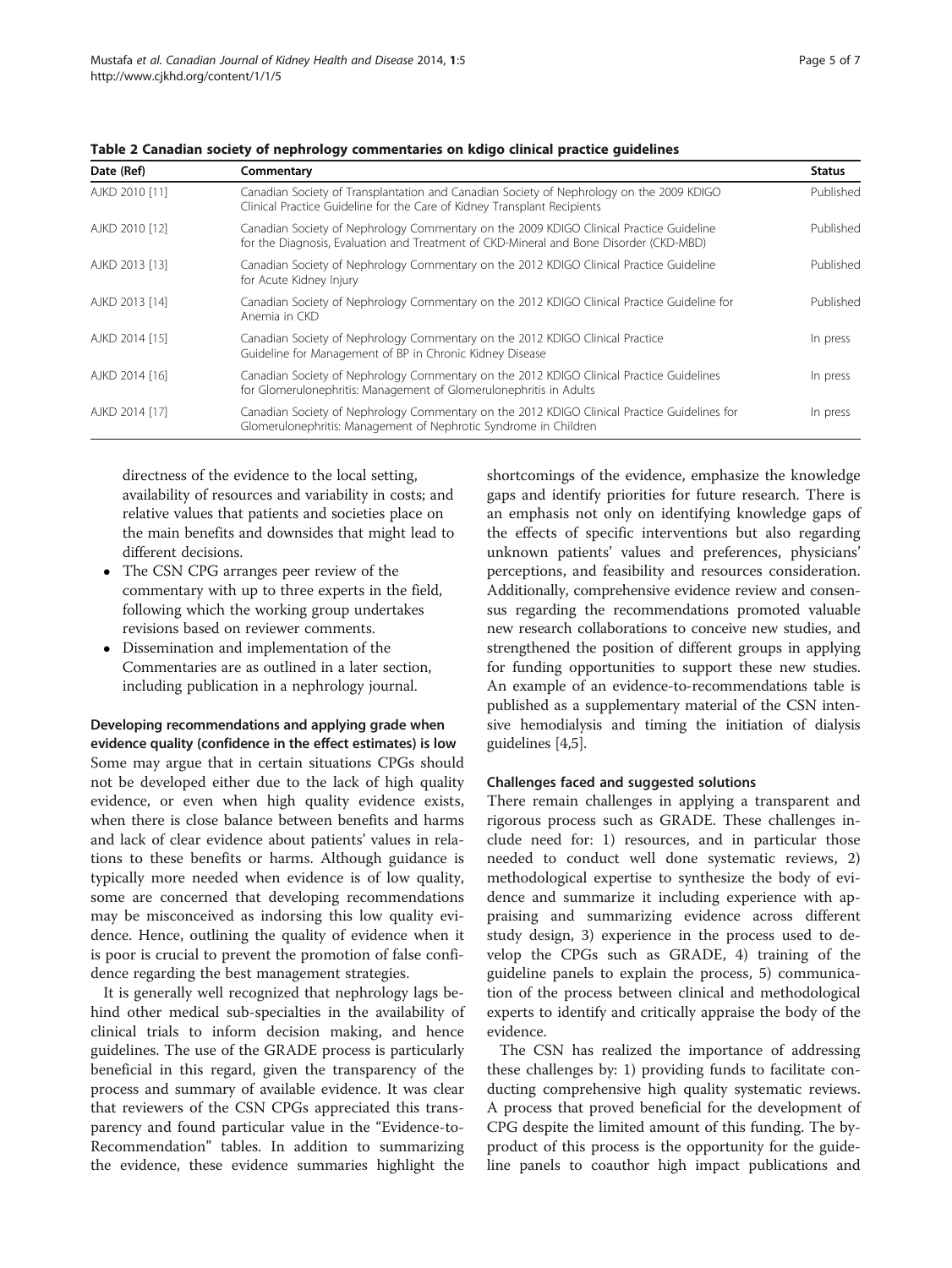publish in international journals, which offers an additional professional and intellectual incentive and facilitates academic advancement, 2) encouraging the guideline groups to focus the scope of the CPG and maintain the rigor rather than attempting to address a wide range of clinical questions without the availability of the needed resources including panel members time, 3) providing GRADE training to the CSN CPG committee members, panels of different CPG, and members of the CSN utilizing a variety of options including online webinars and in person workshops, 4) ensuring that each guideline working group has clinical and methodological experts, 5) including less experienced panel members in each working group to guide them into the process, 6) facilitating good communication among panel members along the process of developing CPGs including supporting conference calls and in person meetings at national and international nephrology conferences including the CSN annual meeting, 7) reviewing the process after the guideline has been published to identify areas that can be modified in future guideline development. The CSN remains open to incorporate new methodological advances in the area of CPGs development and to help its members keep up to date.

## Dissemination, implementation and evaluation of the effect of CSN guidelines and commentaries

An active implementation process is required to ensure uptake of guidelines and commentaries. Dissemination of the CSN CPG and Commentaries is done through a variety of approaches including publication in peerreviewed nephrology journals, posting of the full documents on the CSN website with relevant links, posting of summaries and links to other nephrology guideline sites and presentation of the CPG and commentaries in appropriate local, national and international forums. The CSN CPG also partners with the Canadian Kidney Knowledge Translation and Generation Network (CANN-NET) [[19](#page-6-0)], a national organization aimed to improve care for patients with and at risk for chronic kidney disease. CANN-NET plays an active role in the dissemination and implementation of CSN CPG and Commentaries through their links with relevant knowledge users and targeted activities to improve knowledge uptake and dissemination.

The CSN CPGs are viewed favorably internationally due to the rigor, transparency and focused scope. Recently the Saudi Ministry of Health adapted the CSN CPG on timing the initiation of chronic dialysis. The evidence tables summarizing available evidence and discussing its strength simplified the adaptation process. Additionally, the "evidence-to-recommendations" framework facilitated incorporation of local values, preferences and resources that are unique to the Saudi context. We anticipate that use of GRADE will allow other international

groups to easily adopt or adapt the CSN recommendations and further facilitates their dissemination.

In addition to dissemination and implementation, evaluation of the impact of the guidelines and commentaries on physician practice and patient outcomes is also a CSN priority. In the past, a formal evaluation of the effect of the guidelines and commentaries on practice change has not been undertaken. However through CANN-NET, and with the availability of data from the Canadian Organ Replacement Registry (CORR), the effectiveness of these knowledge translation activities on process of care and clinical outcomes can be tracked. Canada is fortunate to having universal healthcare with fairly robust health services data at provincial and national level.

### Conclusion

The CSN follows a comprehensive process in developing de novo CPGs and writing Commentaries. In 2010, the CSN adopted GRADE, which enhanced the rigor and transparency of guideline development. This process focuses on systematically identifying all available evidence and carefully assessing its quality, balancing all important patient outcomes including benefits and harms, considering patients' and societies' values and preferences, and when possible considering feasibility and resource implications. The CSN also follows a comprehensive and transparent process in identifying priority areas to be addressed in CPGs. This process includes surveying its members and its collaborators' members to address questions that are of relevance to the national nephrology community. Some of these questions have been identified as priority questions in other countries and led to adaptation of the CSN CPG internationally. One very interesting development is the creation of new partnerships allowing wider dissemination and implementation among end users. Moreover, these partnerships permit evaluating the effects of different knowledge translation products like CPG and commentaries on the health of Canadians. Following this process clearly addresses the CSN mission of promoting the highest quality of care for patients with kidney disease and encouraging research related to the kidney and its disorders.

#### Abbreviations

CSN: Canadian Society of Nephrology; CPG: Clinical practice guideline; KDIGO: Kidney disease improving global outcomes; The GRADE process: The grading of recommendations assessment, development and evaluation process; CORR: Canadian Organ Replacement Registry; CANN-NET: Canadian kidney knowledge translation and generation network.

#### Competing interests

No financial competing interest declared. All Authors are members of the Canadian Society of Nephrology. BRH is the chair of the CSN CPG committee. RAM, GN, PM, AL, GK, BF, JB and SK are members of the CSN CPG committee. RAM, DZ, GN, LM, AA, NP, NM, SS and WC are chairs or co-chairs of CSN CPGs or Commentaries produced since the adoption of GRADE.